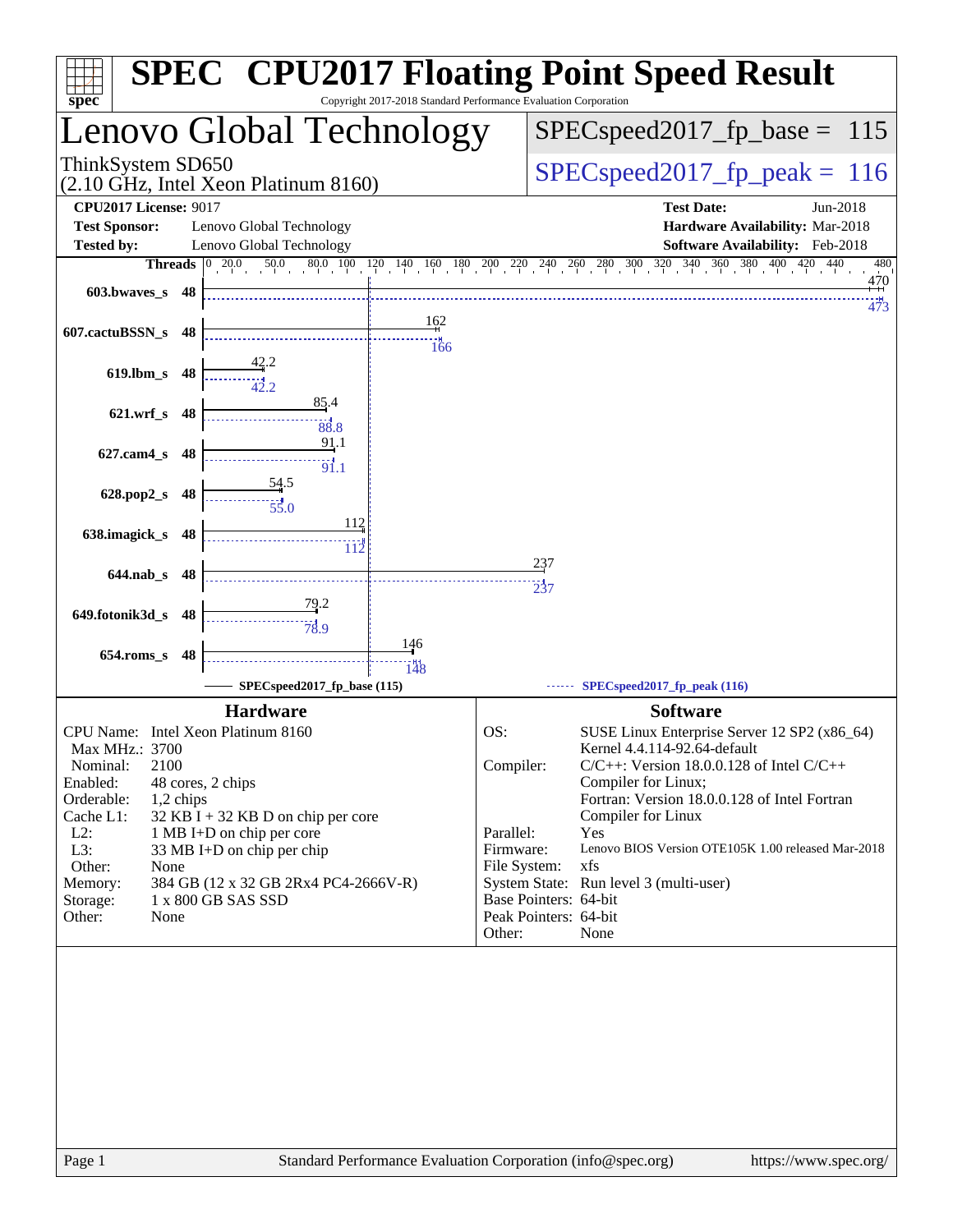

# Lenovo Global Technology

(2.10 GHz, Intel Xeon Platinum 8160)

ThinkSystem SD650  $SPEC speed2017$  fp\_peak = 116 SPECspeed2017 fp base =  $115$ 

**[Test Sponsor:](http://www.spec.org/auto/cpu2017/Docs/result-fields.html#TestSponsor)** Lenovo Global Technology **[Hardware Availability:](http://www.spec.org/auto/cpu2017/Docs/result-fields.html#HardwareAvailability)** Mar-2018 **[Tested by:](http://www.spec.org/auto/cpu2017/Docs/result-fields.html#Testedby)** Lenovo Global Technology **[Software Availability:](http://www.spec.org/auto/cpu2017/Docs/result-fields.html#SoftwareAvailability)** Feb-2018

**[CPU2017 License:](http://www.spec.org/auto/cpu2017/Docs/result-fields.html#CPU2017License)** 9017 **[Test Date:](http://www.spec.org/auto/cpu2017/Docs/result-fields.html#TestDate)** Jun-2018

### **[Results Table](http://www.spec.org/auto/cpu2017/Docs/result-fields.html#ResultsTable)**

|                            | <b>Base</b>    |                |       |                |       | <b>Peak</b>    |            |                |                |              |                |              |                |              |
|----------------------------|----------------|----------------|-------|----------------|-------|----------------|------------|----------------|----------------|--------------|----------------|--------------|----------------|--------------|
| <b>Benchmark</b>           | <b>Threads</b> | <b>Seconds</b> | Ratio | <b>Seconds</b> | Ratio | <b>Seconds</b> | Ratio      | <b>Threads</b> | <b>Seconds</b> | <b>Ratio</b> | <b>Seconds</b> | <b>Ratio</b> | <b>Seconds</b> | <b>Ratio</b> |
| $603.bwaves$ s             | 48             | 125            | 470   | 127            | 464   | 125            | 474        | 48             | 125            | 471          | 125            | 473          | 125            | 473          |
| 607.cactuBSSN s            | 48             | 103            | 162   | 102            | 164   | 103            | <b>162</b> | 48             | <b>100</b>     | 166          | 100            | 166          | 101            | 164          |
| $619.1$ bm s               | 48             | 124            | 42.3  | 127            | 41.2  | 124            | 42.2       | 48             | 124            | 42.3         | 124            | 42.2         | 126            | 41.7         |
| $621$ .wrf s               | 48             | 154            | 85.6  | 155            | 85.4  | 155            | 85.3       | 48             | 148            | 89.2         | 150            | 88.4         | 149            | 88.8         |
| $627$ .cam4 s              | 48             | 97.3           | 91.1  | 97.5           | 90.9  | 97.1           | 91.3       | 48             | 97.3           | 91.1         | 97.3           | 91.1         | 97.9           | 90.6         |
| $628.pop2_s$               | 48             | 217            | 54.7  | 222            | 53.4  | 218            | 54.5       | 48             | 218            | 54.4         | 214            | 55.5         | 216            | 55.0         |
| 638.imagick_s              | 48             | 130            | 111   | 129            | 112   | 129            | 112        | 48             | <u>129</u>     | <b>112</b>   | 128            | 112          | 130            | 111          |
| $644$ .nab s               | 48             | 73.7           | 237   | 73.7           | 237   | 73.6           | 237        | 48             | 73.7           | 237          | 73.7           | 237          | 73.6           | 237          |
| 649.fotonik3d s            | 48             | 115            | 79.2  | 117            | 78.1  | 114            | 79.7       | 48             | 116            | 78.4         | 115            | 78.9         | 115            | 79.2         |
| $654$ .roms s              | 48             | 108            | 146   | 108            | 145   | 107            | 147        | 48             | 104            | 151          | 106            | <b>148</b>   | 107            | 147          |
| $SPEC speed2017$ fp base = |                |                | 115   |                |       |                |            |                |                |              |                |              |                |              |

**[SPECspeed2017\\_fp\\_peak =](http://www.spec.org/auto/cpu2017/Docs/result-fields.html#SPECspeed2017fppeak) 116**

Results appear in the [order in which they were run.](http://www.spec.org/auto/cpu2017/Docs/result-fields.html#RunOrder) Bold underlined text [indicates a median measurement](http://www.spec.org/auto/cpu2017/Docs/result-fields.html#Median).

## **[Operating System Notes](http://www.spec.org/auto/cpu2017/Docs/result-fields.html#OperatingSystemNotes)**

Stack size set to unlimited using "ulimit -s unlimited"

## **[General Notes](http://www.spec.org/auto/cpu2017/Docs/result-fields.html#GeneralNotes)**

Environment variables set by runcpu before the start of the run: LD\_LIBRARY\_PATH = "/home/cpu2017.1.0.2.ic18.0/lib/ia32:/home/cpu2017.1.0.2.ic18.0/lib/intel64" LD\_LIBRARY\_PATH = "\$LD\_LIBRARY\_PATH:/home/cpu2017.1.0.2.ic18.0/je5.0.1-32:/home/cpu2017.1.0.2.ic18.0/je5.0.1-64" OMP\_STACKSIZE = "192M"

 Binaries compiled on a system with 1x Intel Core i7-4790 CPU + 32GB RAM memory using Redhat Enterprise Linux 7.4 Transparent Huge Pages enabled by default Prior to runcpu invocation Filesystem page cache synced and cleared with: sync; echo 3> /proc/sys/vm/drop\_caches Yes: The test sponsor attests, as of date of publication, that CVE-2017-5754 (Meltdown) is mitigated in the system as tested and documented. Yes: The test sponsor attests, as of date of publication, that CVE-2017-5753 (Spectre variant 1) is mitigated in the system as tested and documented. Yes: The test sponsor attests, as of date of publication, that CVE-2017-5715 (Spectre variant 2) is mitigated in the system as tested and documented.

## **[Platform Notes](http://www.spec.org/auto/cpu2017/Docs/result-fields.html#PlatformNotes)**

BIOS configuration: Choose Operating Mode set to Maximum Performance Hyper-Threading set to Disable

**(Continued on next page)**

Page 2 Standard Performance Evaluation Corporation [\(info@spec.org\)](mailto:info@spec.org) <https://www.spec.org/>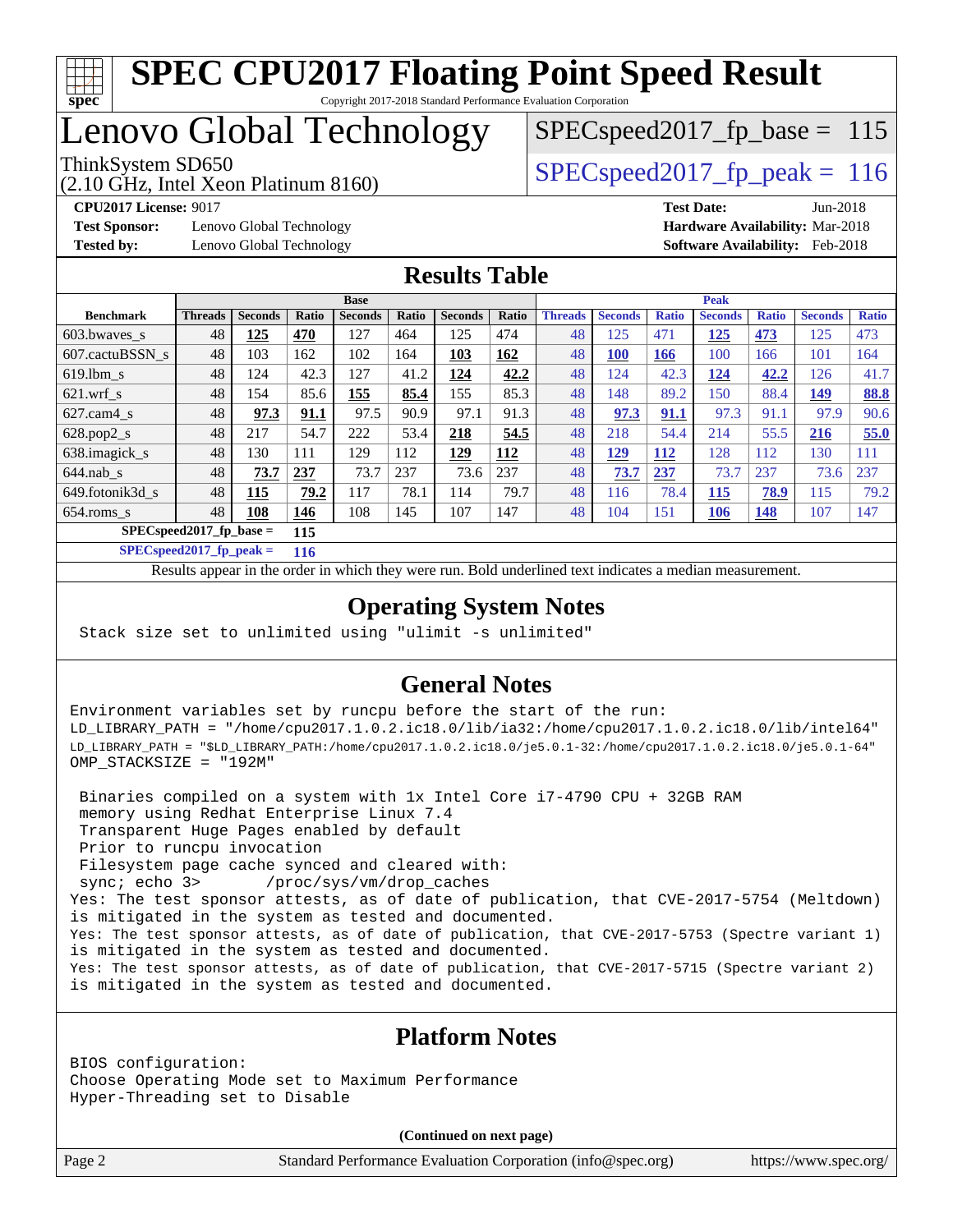

Lenovo Global Technology

 $SPEC speed2017_fp\_base = 115$ 

(2.10 GHz, Intel Xeon Platinum 8160)

ThinkSystem SD650  $SPEC speed2017$  fp\_peak = 116

**[Test Sponsor:](http://www.spec.org/auto/cpu2017/Docs/result-fields.html#TestSponsor)** Lenovo Global Technology **[Hardware Availability:](http://www.spec.org/auto/cpu2017/Docs/result-fields.html#HardwareAvailability)** Mar-2018 **[Tested by:](http://www.spec.org/auto/cpu2017/Docs/result-fields.html#Testedby)** Lenovo Global Technology **[Software Availability:](http://www.spec.org/auto/cpu2017/Docs/result-fields.html#SoftwareAvailability)** Feb-2018

**[CPU2017 License:](http://www.spec.org/auto/cpu2017/Docs/result-fields.html#CPU2017License)** 9017 **[Test Date:](http://www.spec.org/auto/cpu2017/Docs/result-fields.html#TestDate)** Jun-2018

#### **[Platform Notes \(Continued\)](http://www.spec.org/auto/cpu2017/Docs/result-fields.html#PlatformNotes)**

Page 3 Standard Performance Evaluation Corporation [\(info@spec.org\)](mailto:info@spec.org) <https://www.spec.org/> Adjacent Cache Prefetch set to Disable DCU Streamer Prefetcher set to Disable MONITOR/MWAIT set to Enable DCA set to Enable Stale AtoS set to Enable Sysinfo program /home/cpu2017.1.0.2.ic18.0/bin/sysinfo Rev: r5797 of 2017-06-14 96c45e4568ad54c135fd618bcc091c0f running on linux-nlle Thu Jun 7 16:48:17 2018 SUT (System Under Test) info as seen by some common utilities. For more information on this section, see <https://www.spec.org/cpu2017/Docs/config.html#sysinfo> From /proc/cpuinfo model name : Intel(R) Xeon(R) Platinum 8160 CPU @ 2.10GHz 2 "physical id"s (chips) 48 "processors" cores, siblings (Caution: counting these is hw and system dependent. The following excerpts from /proc/cpuinfo might not be reliable. Use with caution.) cpu cores : 24 siblings : 24 physical 0: cores 0 1 2 3 4 5 8 9 10 11 12 13 16 17 18 19 20 21 24 25 26 27 28 29 physical 1: cores 0 1 2 3 4 5 8 9 10 11 12 13 16 17 18 19 20 21 24 25 26 27 28 29 From lscpu: Architecture: x86\_64 CPU op-mode(s): 32-bit, 64-bit Byte Order: Little Endian  $CPU(s):$  48 On-line CPU(s) list: 0-47 Thread(s) per core: 1 Core(s) per socket: 24 Socket(s): 2 NUMA node(s): 2 Vendor ID: GenuineIntel CPU family: 6 Model: 85<br>Model name: 1n  $Intel(R)$  Xeon(R) Platinum 8160 CPU @ 2.10GHz Stepping: 4 CPU MHz: 2095.064 BogoMIPS: 4190.12 Virtualization: VT-x L1d cache: 32K L1i cache: 32K L2 cache: 1024K L3 cache: 33792K NUMA node0 CPU(s): 0-23 **(Continued on next page)**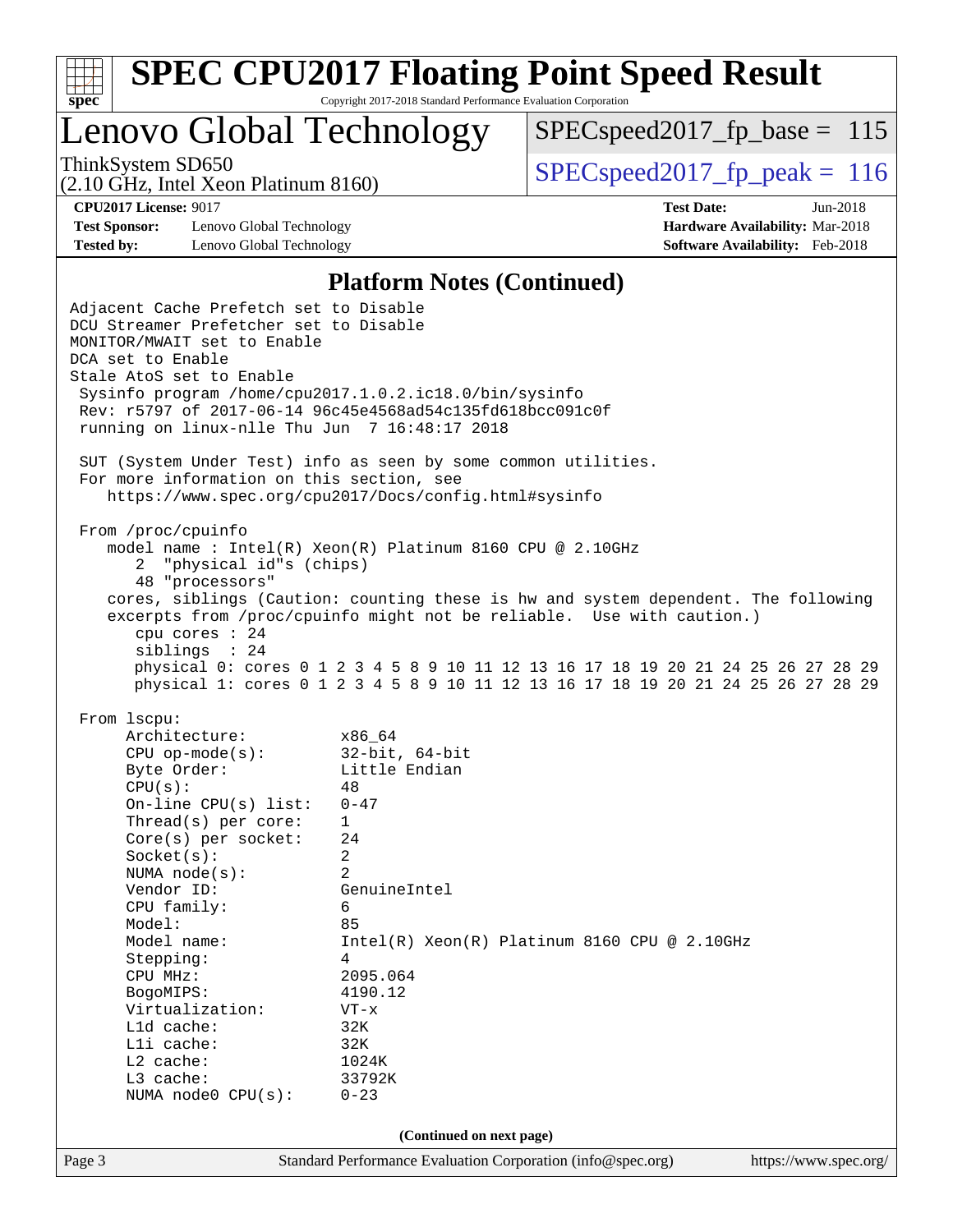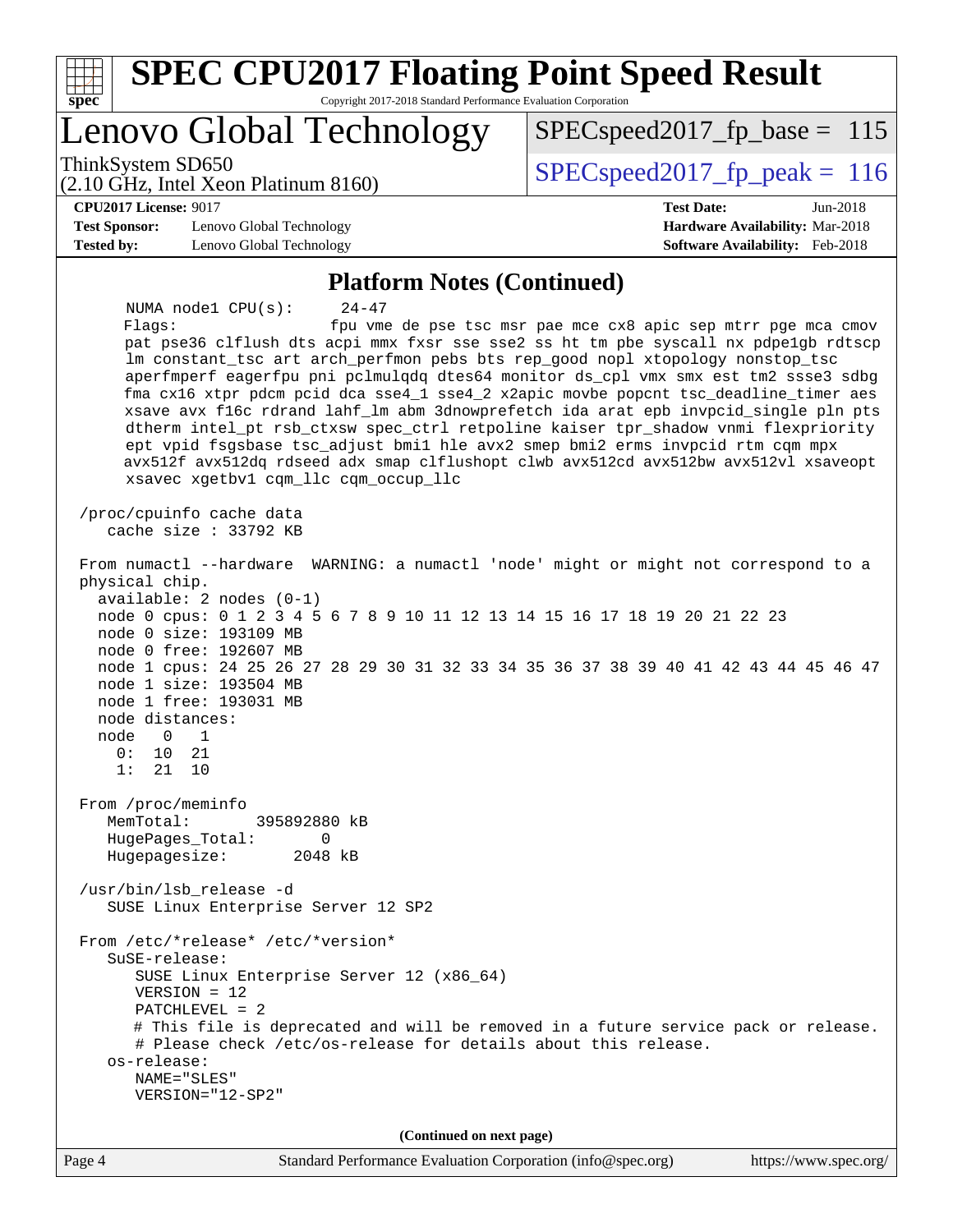| c<br>Æ<br>u<br>÷ |  |  |  |  |  |  |
|------------------|--|--|--|--|--|--|

# Lenovo Global Technology

SPECspeed2017 fp base =  $115$ 

(2.10 GHz, Intel Xeon Platinum 8160) ThinkSystem SD650  $SPEC speed2017$  fp\_peak = 116

**[Test Sponsor:](http://www.spec.org/auto/cpu2017/Docs/result-fields.html#TestSponsor)** Lenovo Global Technology **[Hardware Availability:](http://www.spec.org/auto/cpu2017/Docs/result-fields.html#HardwareAvailability)** Mar-2018 **[Tested by:](http://www.spec.org/auto/cpu2017/Docs/result-fields.html#Testedby)** Lenovo Global Technology **[Software Availability:](http://www.spec.org/auto/cpu2017/Docs/result-fields.html#SoftwareAvailability)** Feb-2018

**[CPU2017 License:](http://www.spec.org/auto/cpu2017/Docs/result-fields.html#CPU2017License)** 9017 **[Test Date:](http://www.spec.org/auto/cpu2017/Docs/result-fields.html#TestDate)** Jun-2018

#### **[Platform Notes \(Continued\)](http://www.spec.org/auto/cpu2017/Docs/result-fields.html#PlatformNotes)**

 VERSION\_ID="12.2" PRETTY\_NAME="SUSE Linux Enterprise Server 12 SP2" ID="sles" ANSI\_COLOR="0;32" CPE\_NAME="cpe:/o:suse:sles:12:sp2"

uname -a:

 Linux linux-nlle 4.4.114-92.64-default #1 SMP Thu Feb 1 19:18:19 UTC 2018 (c6ce5db) x86\_64 x86\_64 x86\_64 GNU/Linux

run-level 3 Jun 7 16:45

 SPEC is set to: /home/cpu2017.1.0.2.ic18.0 Filesystem Type Size Used Avail Use% Mounted on /dev/sda4 xfs 405G 8.4G 397G 3% /home

 Additional information from dmidecode follows. WARNING: Use caution when you interpret this section. The 'dmidecode' program reads system data which is "intended to allow hardware to be accurately determined", but the intent may not be met, as there are frequent changes to hardware, firmware, and the "DMTF SMBIOS" standard. BIOS Lenovo -[OTE105K-1.00]- 03/13/2018 Memory: 12x Hynix HMA84GR7AFR4N-VK 32 GB 2 rank 2666 4x NO DIMM NO DIMM

(End of data from sysinfo program)

## **[Compiler Version Notes](http://www.spec.org/auto/cpu2017/Docs/result-fields.html#CompilerVersionNotes)**

| CC.    | 619.1bm_s(base) 638.imagick_s(base, peak) 644.nab_s(base, peak)                                                  |
|--------|------------------------------------------------------------------------------------------------------------------|
|        | icc (ICC) 18.0.0 20170811<br>Copyright (C) 1985-2017 Intel Corporation. All rights reserved.                     |
| CC     | 619.1bm s(peak)                                                                                                  |
|        | icc (ICC) 18.0.0 20170811<br>Copyright (C) 1985-2017 Intel Corporation. All rights reserved.                     |
|        | FC 607.cactuBSSN_s(base)                                                                                         |
| Page 5 | (Continued on next page)<br>Standard Performance Evaluation Corporation (info@spec.org)<br>https://www.spec.org/ |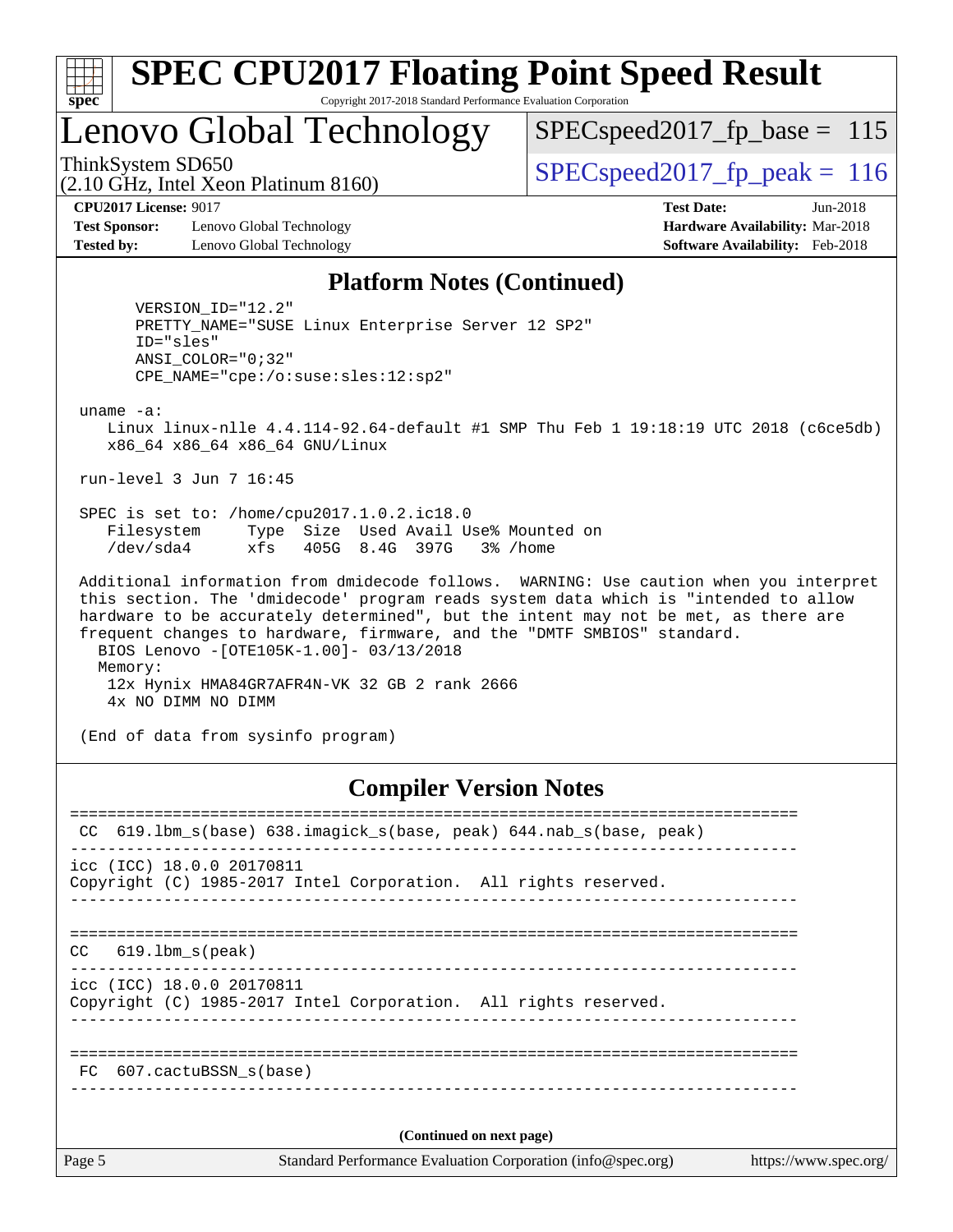

# **[SPEC CPU2017 Floating Point Speed Result](http://www.spec.org/auto/cpu2017/Docs/result-fields.html#SPECCPU2017FloatingPointSpeedResult)**

Copyright 2017-2018 Standard Performance Evaluation Corporation

Lenovo Global Technology

[SPECspeed2017\\_fp\\_base =](http://www.spec.org/auto/cpu2017/Docs/result-fields.html#SPECspeed2017fpbase) 115

(2.10 GHz, Intel Xeon Platinum 8160)

ThinkSystem SD650<br>  $(2.10 \text{ GHz})$  Intel Xeon Platinum 8160) [SPECspeed2017\\_fp\\_peak =](http://www.spec.org/auto/cpu2017/Docs/result-fields.html#SPECspeed2017fppeak) 116

**[Test Sponsor:](http://www.spec.org/auto/cpu2017/Docs/result-fields.html#TestSponsor)** Lenovo Global Technology **[Hardware Availability:](http://www.spec.org/auto/cpu2017/Docs/result-fields.html#HardwareAvailability)** Mar-2018 **[Tested by:](http://www.spec.org/auto/cpu2017/Docs/result-fields.html#Testedby)** Lenovo Global Technology **[Software Availability:](http://www.spec.org/auto/cpu2017/Docs/result-fields.html#SoftwareAvailability)** Feb-2018

**[CPU2017 License:](http://www.spec.org/auto/cpu2017/Docs/result-fields.html#CPU2017License)** 9017 **[Test Date:](http://www.spec.org/auto/cpu2017/Docs/result-fields.html#TestDate)** Jun-2018

## **[Compiler Version Notes \(Continued\)](http://www.spec.org/auto/cpu2017/Docs/result-fields.html#CompilerVersionNotes)**

| Page 6                                                                                                                                                          | Standard Performance Evaluation Corporation (info@spec.org) | https://www.spec.org/ |
|-----------------------------------------------------------------------------------------------------------------------------------------------------------------|-------------------------------------------------------------|-----------------------|
|                                                                                                                                                                 | (Continued on next page)                                    |                       |
| ifort (IFORT) 18.0.0 20170811<br>Copyright (C) 1985-2017 Intel Corporation. All rights reserved.                                                                |                                                             |                       |
| 621.wrf_s(peak) 628.pop2_s(peak)<br>CC.                                                                                                                         |                                                             |                       |
|                                                                                                                                                                 |                                                             |                       |
| icc (ICC) 18.0.0 20170811<br>Copyright (C) 1985-2017 Intel Corporation. All rights reserved.                                                                    |                                                             |                       |
| ifort (IFORT) 18.0.0 20170811<br>Copyright (C) 1985-2017 Intel Corporation. All rights reserved.                                                                |                                                             |                       |
| CC 621.wrf_s(base) 627.cam4_s(base, peak) 628.pop2_s(base)                                                                                                      |                                                             |                       |
|                                                                                                                                                                 |                                                             |                       |
| ifort (IFORT) 18.0.0 20170811<br>Copyright (C) 1985-2017 Intel Corporation. All rights reserved.                                                                |                                                             |                       |
| FC 603.bwaves_s(peak) 649.fotonik3d_s(peak) 654.roms_s(peak)                                                                                                    |                                                             |                       |
| ______________________                                                                                                                                          |                                                             |                       |
| ifort (IFORT) 18.0.0 20170811<br>Copyright (C) 1985-2017 Intel Corporation. All rights reserved.                                                                |                                                             |                       |
| FC 603.bwaves_s(base) 649.fotonik3d_s(base) 654.roms_s(base)                                                                                                    |                                                             |                       |
|                                                                                                                                                                 |                                                             |                       |
| ifort (IFORT) 18.0.0 20170811<br>Copyright (C) 1985-2017 Intel Corporation. All rights reserved.                                                                |                                                             |                       |
| Copyright (C) 1985-2017 Intel Corporation. All rights reserved.<br>icc (ICC) 18.0.0 20170811<br>Copyright (C) 1985-2017 Intel Corporation. All rights reserved. |                                                             |                       |
| icpc (ICC) 18.0.0 20170811                                                                                                                                      |                                                             |                       |
| 607.cactuBSSN_s(peak)<br>FC                                                                                                                                     |                                                             |                       |
|                                                                                                                                                                 |                                                             |                       |
| ifort (IFORT) 18.0.0 20170811<br>Copyright (C) 1985-2017 Intel Corporation. All rights reserved.                                                                |                                                             |                       |
| icc (ICC) 18.0.0 20170811<br>Copyright (C) 1985-2017 Intel Corporation.                                                                                         | All rights reserved.                                        |                       |
| icpc (ICC) 18.0.0 20170811<br>Copyright (C) 1985-2017 Intel Corporation. All rights reserved.                                                                   |                                                             |                       |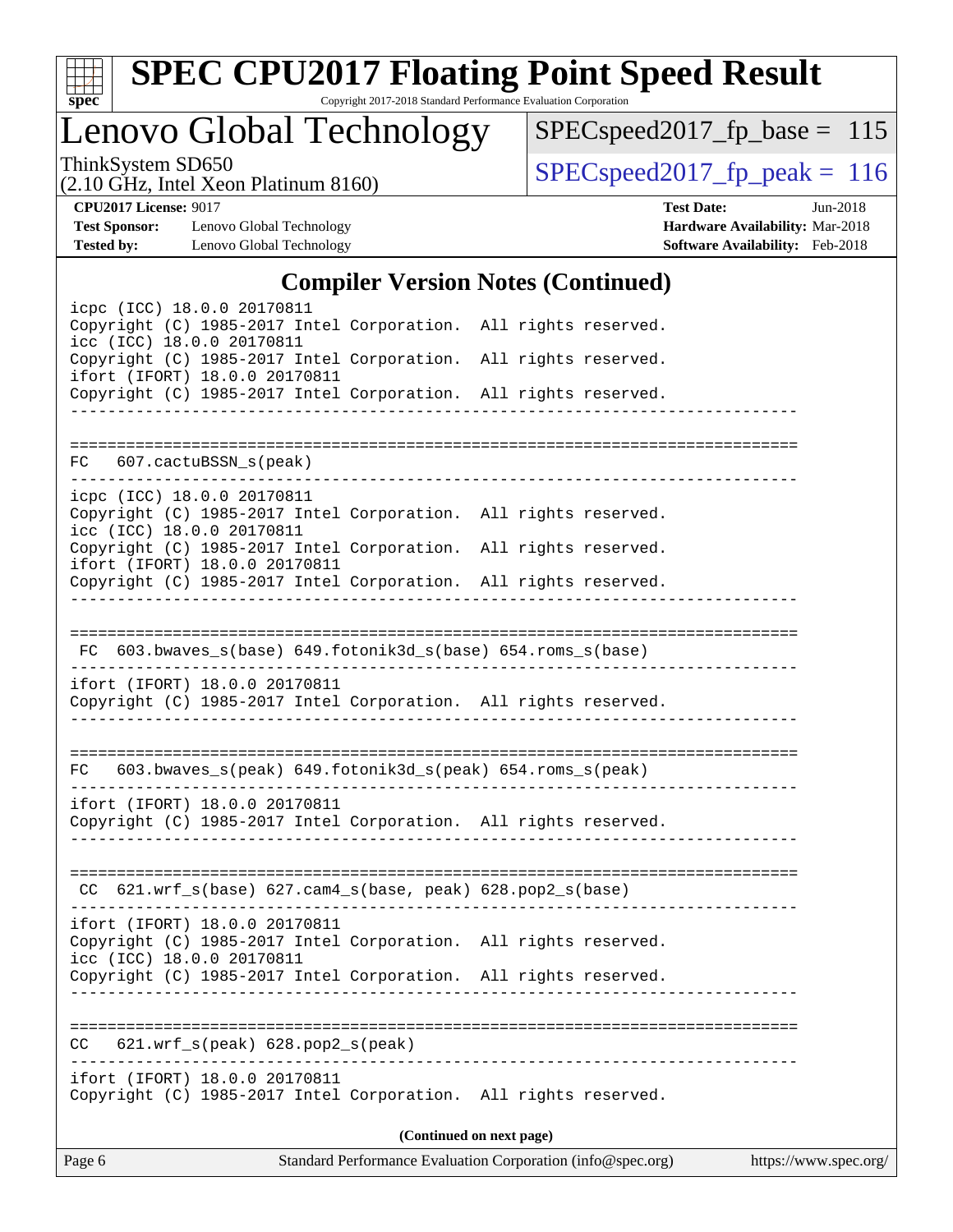

## Lenovo Global Technology

SPECspeed2017 fp base =  $115$ 

(2.10 GHz, Intel Xeon Platinum 8160)

ThinkSystem SD650 SPECspeed2017 fp\_peak = 116

**[Test Sponsor:](http://www.spec.org/auto/cpu2017/Docs/result-fields.html#TestSponsor)** Lenovo Global Technology **[Hardware Availability:](http://www.spec.org/auto/cpu2017/Docs/result-fields.html#HardwareAvailability)** Mar-2018 **[Tested by:](http://www.spec.org/auto/cpu2017/Docs/result-fields.html#Testedby)** Lenovo Global Technology **[Software Availability:](http://www.spec.org/auto/cpu2017/Docs/result-fields.html#SoftwareAvailability)** Feb-2018

**[CPU2017 License:](http://www.spec.org/auto/cpu2017/Docs/result-fields.html#CPU2017License)** 9017 **[Test Date:](http://www.spec.org/auto/cpu2017/Docs/result-fields.html#TestDate)** Jun-2018

## **[Compiler Version Notes \(Continued\)](http://www.spec.org/auto/cpu2017/Docs/result-fields.html#CompilerVersionNotes)**

icc (ICC) 18.0.0 20170811 Copyright (C) 1985-2017 Intel Corporation. All rights reserved. ------------------------------------------------------------------------------

## **[Base Compiler Invocation](http://www.spec.org/auto/cpu2017/Docs/result-fields.html#BaseCompilerInvocation)**

[C benchmarks](http://www.spec.org/auto/cpu2017/Docs/result-fields.html#Cbenchmarks): [icc](http://www.spec.org/cpu2017/results/res2018q2/cpu2017-20180612-07000.flags.html#user_CCbase_intel_icc_18.0_66fc1ee009f7361af1fbd72ca7dcefbb700085f36577c54f309893dd4ec40d12360134090235512931783d35fd58c0460139e722d5067c5574d8eaf2b3e37e92)

[Fortran benchmarks](http://www.spec.org/auto/cpu2017/Docs/result-fields.html#Fortranbenchmarks): [ifort](http://www.spec.org/cpu2017/results/res2018q2/cpu2017-20180612-07000.flags.html#user_FCbase_intel_ifort_18.0_8111460550e3ca792625aed983ce982f94888b8b503583aa7ba2b8303487b4d8a21a13e7191a45c5fd58ff318f48f9492884d4413fa793fd88dd292cad7027ca)

[Benchmarks using both Fortran and C](http://www.spec.org/auto/cpu2017/Docs/result-fields.html#BenchmarksusingbothFortranandC): [ifort](http://www.spec.org/cpu2017/results/res2018q2/cpu2017-20180612-07000.flags.html#user_CC_FCbase_intel_ifort_18.0_8111460550e3ca792625aed983ce982f94888b8b503583aa7ba2b8303487b4d8a21a13e7191a45c5fd58ff318f48f9492884d4413fa793fd88dd292cad7027ca) [icc](http://www.spec.org/cpu2017/results/res2018q2/cpu2017-20180612-07000.flags.html#user_CC_FCbase_intel_icc_18.0_66fc1ee009f7361af1fbd72ca7dcefbb700085f36577c54f309893dd4ec40d12360134090235512931783d35fd58c0460139e722d5067c5574d8eaf2b3e37e92)

[Benchmarks using Fortran, C, and C++:](http://www.spec.org/auto/cpu2017/Docs/result-fields.html#BenchmarksusingFortranCandCXX) [icpc](http://www.spec.org/cpu2017/results/res2018q2/cpu2017-20180612-07000.flags.html#user_CC_CXX_FCbase_intel_icpc_18.0_c510b6838c7f56d33e37e94d029a35b4a7bccf4766a728ee175e80a419847e808290a9b78be685c44ab727ea267ec2f070ec5dc83b407c0218cded6866a35d07) [icc](http://www.spec.org/cpu2017/results/res2018q2/cpu2017-20180612-07000.flags.html#user_CC_CXX_FCbase_intel_icc_18.0_66fc1ee009f7361af1fbd72ca7dcefbb700085f36577c54f309893dd4ec40d12360134090235512931783d35fd58c0460139e722d5067c5574d8eaf2b3e37e92) [ifort](http://www.spec.org/cpu2017/results/res2018q2/cpu2017-20180612-07000.flags.html#user_CC_CXX_FCbase_intel_ifort_18.0_8111460550e3ca792625aed983ce982f94888b8b503583aa7ba2b8303487b4d8a21a13e7191a45c5fd58ff318f48f9492884d4413fa793fd88dd292cad7027ca)

## **[Base Portability Flags](http://www.spec.org/auto/cpu2017/Docs/result-fields.html#BasePortabilityFlags)**

 603.bwaves\_s: [-DSPEC\\_LP64](http://www.spec.org/cpu2017/results/res2018q2/cpu2017-20180612-07000.flags.html#suite_basePORTABILITY603_bwaves_s_DSPEC_LP64) 607.cactuBSSN\_s: [-DSPEC\\_LP64](http://www.spec.org/cpu2017/results/res2018q2/cpu2017-20180612-07000.flags.html#suite_basePORTABILITY607_cactuBSSN_s_DSPEC_LP64) 619.lbm\_s: [-DSPEC\\_LP64](http://www.spec.org/cpu2017/results/res2018q2/cpu2017-20180612-07000.flags.html#suite_basePORTABILITY619_lbm_s_DSPEC_LP64) 621.wrf\_s: [-DSPEC\\_LP64](http://www.spec.org/cpu2017/results/res2018q2/cpu2017-20180612-07000.flags.html#suite_basePORTABILITY621_wrf_s_DSPEC_LP64) [-DSPEC\\_CASE\\_FLAG](http://www.spec.org/cpu2017/results/res2018q2/cpu2017-20180612-07000.flags.html#b621.wrf_s_baseCPORTABILITY_DSPEC_CASE_FLAG) [-convert big\\_endian](http://www.spec.org/cpu2017/results/res2018q2/cpu2017-20180612-07000.flags.html#user_baseFPORTABILITY621_wrf_s_convert_big_endian_c3194028bc08c63ac5d04de18c48ce6d347e4e562e8892b8bdbdc0214820426deb8554edfa529a3fb25a586e65a3d812c835984020483e7e73212c4d31a38223) 627.cam4\_s: [-DSPEC\\_LP64](http://www.spec.org/cpu2017/results/res2018q2/cpu2017-20180612-07000.flags.html#suite_basePORTABILITY627_cam4_s_DSPEC_LP64) [-DSPEC\\_CASE\\_FLAG](http://www.spec.org/cpu2017/results/res2018q2/cpu2017-20180612-07000.flags.html#b627.cam4_s_baseCPORTABILITY_DSPEC_CASE_FLAG) 628.pop2\_s: [-DSPEC\\_LP64](http://www.spec.org/cpu2017/results/res2018q2/cpu2017-20180612-07000.flags.html#suite_basePORTABILITY628_pop2_s_DSPEC_LP64) [-DSPEC\\_CASE\\_FLAG](http://www.spec.org/cpu2017/results/res2018q2/cpu2017-20180612-07000.flags.html#b628.pop2_s_baseCPORTABILITY_DSPEC_CASE_FLAG) [-convert big\\_endian](http://www.spec.org/cpu2017/results/res2018q2/cpu2017-20180612-07000.flags.html#user_baseFPORTABILITY628_pop2_s_convert_big_endian_c3194028bc08c63ac5d04de18c48ce6d347e4e562e8892b8bdbdc0214820426deb8554edfa529a3fb25a586e65a3d812c835984020483e7e73212c4d31a38223) [-assume byterecl](http://www.spec.org/cpu2017/results/res2018q2/cpu2017-20180612-07000.flags.html#user_baseFPORTABILITY628_pop2_s_assume_byterecl_7e47d18b9513cf18525430bbf0f2177aa9bf368bc7a059c09b2c06a34b53bd3447c950d3f8d6c70e3faf3a05c8557d66a5798b567902e8849adc142926523472) 638.imagick\_s: [-DSPEC\\_LP64](http://www.spec.org/cpu2017/results/res2018q2/cpu2017-20180612-07000.flags.html#suite_basePORTABILITY638_imagick_s_DSPEC_LP64) 644.nab\_s: [-DSPEC\\_LP64](http://www.spec.org/cpu2017/results/res2018q2/cpu2017-20180612-07000.flags.html#suite_basePORTABILITY644_nab_s_DSPEC_LP64) 649.fotonik3d\_s: [-DSPEC\\_LP64](http://www.spec.org/cpu2017/results/res2018q2/cpu2017-20180612-07000.flags.html#suite_basePORTABILITY649_fotonik3d_s_DSPEC_LP64) 654.roms\_s: [-DSPEC\\_LP64](http://www.spec.org/cpu2017/results/res2018q2/cpu2017-20180612-07000.flags.html#suite_basePORTABILITY654_roms_s_DSPEC_LP64)

## **[Base Optimization Flags](http://www.spec.org/auto/cpu2017/Docs/result-fields.html#BaseOptimizationFlags)**

[C benchmarks](http://www.spec.org/auto/cpu2017/Docs/result-fields.html#Cbenchmarks):

[-xCORE-AVX512](http://www.spec.org/cpu2017/results/res2018q2/cpu2017-20180612-07000.flags.html#user_CCbase_f-xCORE-AVX512) [-ipo](http://www.spec.org/cpu2017/results/res2018q2/cpu2017-20180612-07000.flags.html#user_CCbase_f-ipo) [-O3](http://www.spec.org/cpu2017/results/res2018q2/cpu2017-20180612-07000.flags.html#user_CCbase_f-O3) [-no-prec-div](http://www.spec.org/cpu2017/results/res2018q2/cpu2017-20180612-07000.flags.html#user_CCbase_f-no-prec-div) [-qopt-prefetch](http://www.spec.org/cpu2017/results/res2018q2/cpu2017-20180612-07000.flags.html#user_CCbase_f-qopt-prefetch) [-ffinite-math-only](http://www.spec.org/cpu2017/results/res2018q2/cpu2017-20180612-07000.flags.html#user_CCbase_f_finite_math_only_cb91587bd2077682c4b38af759c288ed7c732db004271a9512da14a4f8007909a5f1427ecbf1a0fb78ff2a814402c6114ac565ca162485bbcae155b5e4258871) [-qopt-mem-layout-trans=3](http://www.spec.org/cpu2017/results/res2018q2/cpu2017-20180612-07000.flags.html#user_CCbase_f-qopt-mem-layout-trans_de80db37974c74b1f0e20d883f0b675c88c3b01e9d123adea9b28688d64333345fb62bc4a798493513fdb68f60282f9a726aa07f478b2f7113531aecce732043) [-qopenmp](http://www.spec.org/cpu2017/results/res2018q2/cpu2017-20180612-07000.flags.html#user_CCbase_qopenmp_16be0c44f24f464004c6784a7acb94aca937f053568ce72f94b139a11c7c168634a55f6653758ddd83bcf7b8463e8028bb0b48b77bcddc6b78d5d95bb1df2967) [-DSPEC\\_OPENMP](http://www.spec.org/cpu2017/results/res2018q2/cpu2017-20180612-07000.flags.html#suite_CCbase_DSPEC_OPENMP)

[Fortran benchmarks](http://www.spec.org/auto/cpu2017/Docs/result-fields.html#Fortranbenchmarks):

[-DSPEC\\_OPENMP](http://www.spec.org/cpu2017/results/res2018q2/cpu2017-20180612-07000.flags.html#suite_FCbase_DSPEC_OPENMP) [-xCORE-AVX512](http://www.spec.org/cpu2017/results/res2018q2/cpu2017-20180612-07000.flags.html#user_FCbase_f-xCORE-AVX512) [-ipo](http://www.spec.org/cpu2017/results/res2018q2/cpu2017-20180612-07000.flags.html#user_FCbase_f-ipo) [-O3](http://www.spec.org/cpu2017/results/res2018q2/cpu2017-20180612-07000.flags.html#user_FCbase_f-O3) [-no-prec-div](http://www.spec.org/cpu2017/results/res2018q2/cpu2017-20180612-07000.flags.html#user_FCbase_f-no-prec-div) [-qopt-prefetch](http://www.spec.org/cpu2017/results/res2018q2/cpu2017-20180612-07000.flags.html#user_FCbase_f-qopt-prefetch) [-ffinite-math-only](http://www.spec.org/cpu2017/results/res2018q2/cpu2017-20180612-07000.flags.html#user_FCbase_f_finite_math_only_cb91587bd2077682c4b38af759c288ed7c732db004271a9512da14a4f8007909a5f1427ecbf1a0fb78ff2a814402c6114ac565ca162485bbcae155b5e4258871) [-qopt-mem-layout-trans=3](http://www.spec.org/cpu2017/results/res2018q2/cpu2017-20180612-07000.flags.html#user_FCbase_f-qopt-mem-layout-trans_de80db37974c74b1f0e20d883f0b675c88c3b01e9d123adea9b28688d64333345fb62bc4a798493513fdb68f60282f9a726aa07f478b2f7113531aecce732043) [-qopenmp](http://www.spec.org/cpu2017/results/res2018q2/cpu2017-20180612-07000.flags.html#user_FCbase_qopenmp_16be0c44f24f464004c6784a7acb94aca937f053568ce72f94b139a11c7c168634a55f6653758ddd83bcf7b8463e8028bb0b48b77bcddc6b78d5d95bb1df2967)

**(Continued on next page)**

| Page 7 | Standard Performance Evaluation Corporation (info@spec.org) | https://www.spec.org/ |
|--------|-------------------------------------------------------------|-----------------------|
|        |                                                             |                       |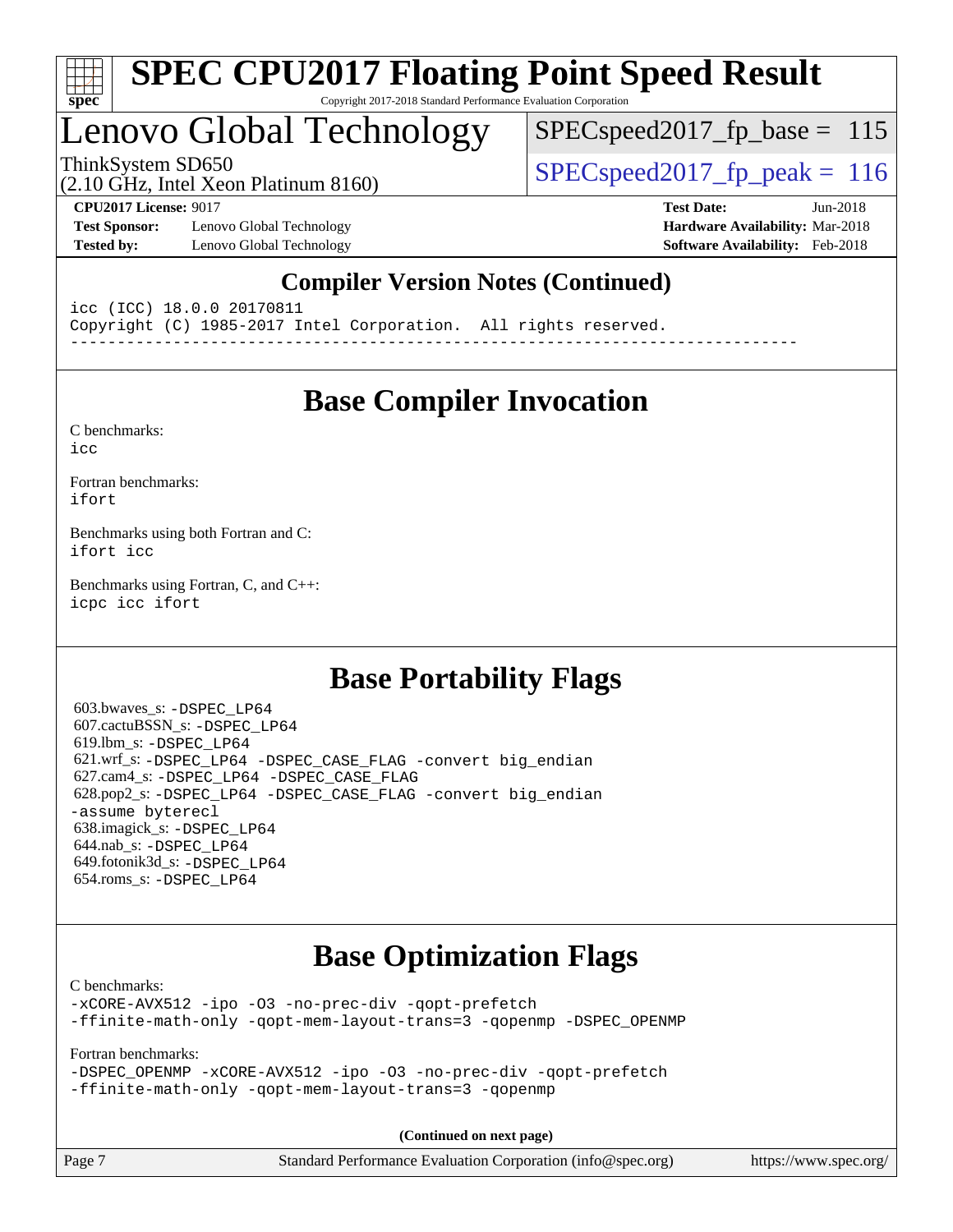

# Lenovo Global Technology

 $SPEC speed2017_fp\_base = 115$ 

(2.10 GHz, Intel Xeon Platinum 8160)

ThinkSystem SD650  $SPEC speed2017$  fp\_peak = 116

**[Test Sponsor:](http://www.spec.org/auto/cpu2017/Docs/result-fields.html#TestSponsor)** Lenovo Global Technology **[Hardware Availability:](http://www.spec.org/auto/cpu2017/Docs/result-fields.html#HardwareAvailability)** Mar-2018 **[Tested by:](http://www.spec.org/auto/cpu2017/Docs/result-fields.html#Testedby)** Lenovo Global Technology **[Software Availability:](http://www.spec.org/auto/cpu2017/Docs/result-fields.html#SoftwareAvailability)** Feb-2018

**[CPU2017 License:](http://www.spec.org/auto/cpu2017/Docs/result-fields.html#CPU2017License)** 9017 **[Test Date:](http://www.spec.org/auto/cpu2017/Docs/result-fields.html#TestDate)** Jun-2018

## **[Base Optimization Flags \(Continued\)](http://www.spec.org/auto/cpu2017/Docs/result-fields.html#BaseOptimizationFlags)**

[Fortran benchmarks](http://www.spec.org/auto/cpu2017/Docs/result-fields.html#Fortranbenchmarks) (continued): [-nostandard-realloc-lhs](http://www.spec.org/cpu2017/results/res2018q2/cpu2017-20180612-07000.flags.html#user_FCbase_f_2003_std_realloc_82b4557e90729c0f113870c07e44d33d6f5a304b4f63d4c15d2d0f1fab99f5daaed73bdb9275d9ae411527f28b936061aa8b9c8f2d63842963b95c9dd6426b8a) [-align array32byte](http://www.spec.org/cpu2017/results/res2018q2/cpu2017-20180612-07000.flags.html#user_FCbase_align_array32byte_b982fe038af199962ba9a80c053b8342c548c85b40b8e86eb3cc33dee0d7986a4af373ac2d51c3f7cf710a18d62fdce2948f201cd044323541f22fc0fffc51b6)

[Benchmarks using both Fortran and C](http://www.spec.org/auto/cpu2017/Docs/result-fields.html#BenchmarksusingbothFortranandC):

[-xCORE-AVX512](http://www.spec.org/cpu2017/results/res2018q2/cpu2017-20180612-07000.flags.html#user_CC_FCbase_f-xCORE-AVX512) [-ipo](http://www.spec.org/cpu2017/results/res2018q2/cpu2017-20180612-07000.flags.html#user_CC_FCbase_f-ipo) [-O3](http://www.spec.org/cpu2017/results/res2018q2/cpu2017-20180612-07000.flags.html#user_CC_FCbase_f-O3) [-no-prec-div](http://www.spec.org/cpu2017/results/res2018q2/cpu2017-20180612-07000.flags.html#user_CC_FCbase_f-no-prec-div) [-qopt-prefetch](http://www.spec.org/cpu2017/results/res2018q2/cpu2017-20180612-07000.flags.html#user_CC_FCbase_f-qopt-prefetch) [-ffinite-math-only](http://www.spec.org/cpu2017/results/res2018q2/cpu2017-20180612-07000.flags.html#user_CC_FCbase_f_finite_math_only_cb91587bd2077682c4b38af759c288ed7c732db004271a9512da14a4f8007909a5f1427ecbf1a0fb78ff2a814402c6114ac565ca162485bbcae155b5e4258871) [-qopt-mem-layout-trans=3](http://www.spec.org/cpu2017/results/res2018q2/cpu2017-20180612-07000.flags.html#user_CC_FCbase_f-qopt-mem-layout-trans_de80db37974c74b1f0e20d883f0b675c88c3b01e9d123adea9b28688d64333345fb62bc4a798493513fdb68f60282f9a726aa07f478b2f7113531aecce732043) [-qopenmp](http://www.spec.org/cpu2017/results/res2018q2/cpu2017-20180612-07000.flags.html#user_CC_FCbase_qopenmp_16be0c44f24f464004c6784a7acb94aca937f053568ce72f94b139a11c7c168634a55f6653758ddd83bcf7b8463e8028bb0b48b77bcddc6b78d5d95bb1df2967) [-DSPEC\\_OPENMP](http://www.spec.org/cpu2017/results/res2018q2/cpu2017-20180612-07000.flags.html#suite_CC_FCbase_DSPEC_OPENMP) [-nostandard-realloc-lhs](http://www.spec.org/cpu2017/results/res2018q2/cpu2017-20180612-07000.flags.html#user_CC_FCbase_f_2003_std_realloc_82b4557e90729c0f113870c07e44d33d6f5a304b4f63d4c15d2d0f1fab99f5daaed73bdb9275d9ae411527f28b936061aa8b9c8f2d63842963b95c9dd6426b8a) [-align array32byte](http://www.spec.org/cpu2017/results/res2018q2/cpu2017-20180612-07000.flags.html#user_CC_FCbase_align_array32byte_b982fe038af199962ba9a80c053b8342c548c85b40b8e86eb3cc33dee0d7986a4af373ac2d51c3f7cf710a18d62fdce2948f201cd044323541f22fc0fffc51b6)

[Benchmarks using Fortran, C, and C++:](http://www.spec.org/auto/cpu2017/Docs/result-fields.html#BenchmarksusingFortranCandCXX)

[-xCORE-AVX512](http://www.spec.org/cpu2017/results/res2018q2/cpu2017-20180612-07000.flags.html#user_CC_CXX_FCbase_f-xCORE-AVX512) [-ipo](http://www.spec.org/cpu2017/results/res2018q2/cpu2017-20180612-07000.flags.html#user_CC_CXX_FCbase_f-ipo) [-O3](http://www.spec.org/cpu2017/results/res2018q2/cpu2017-20180612-07000.flags.html#user_CC_CXX_FCbase_f-O3) [-no-prec-div](http://www.spec.org/cpu2017/results/res2018q2/cpu2017-20180612-07000.flags.html#user_CC_CXX_FCbase_f-no-prec-div) [-qopt-prefetch](http://www.spec.org/cpu2017/results/res2018q2/cpu2017-20180612-07000.flags.html#user_CC_CXX_FCbase_f-qopt-prefetch) [-ffinite-math-only](http://www.spec.org/cpu2017/results/res2018q2/cpu2017-20180612-07000.flags.html#user_CC_CXX_FCbase_f_finite_math_only_cb91587bd2077682c4b38af759c288ed7c732db004271a9512da14a4f8007909a5f1427ecbf1a0fb78ff2a814402c6114ac565ca162485bbcae155b5e4258871) [-qopt-mem-layout-trans=3](http://www.spec.org/cpu2017/results/res2018q2/cpu2017-20180612-07000.flags.html#user_CC_CXX_FCbase_f-qopt-mem-layout-trans_de80db37974c74b1f0e20d883f0b675c88c3b01e9d123adea9b28688d64333345fb62bc4a798493513fdb68f60282f9a726aa07f478b2f7113531aecce732043) [-qopenmp](http://www.spec.org/cpu2017/results/res2018q2/cpu2017-20180612-07000.flags.html#user_CC_CXX_FCbase_qopenmp_16be0c44f24f464004c6784a7acb94aca937f053568ce72f94b139a11c7c168634a55f6653758ddd83bcf7b8463e8028bb0b48b77bcddc6b78d5d95bb1df2967) [-DSPEC\\_OPENMP](http://www.spec.org/cpu2017/results/res2018q2/cpu2017-20180612-07000.flags.html#suite_CC_CXX_FCbase_DSPEC_OPENMP) [-nostandard-realloc-lhs](http://www.spec.org/cpu2017/results/res2018q2/cpu2017-20180612-07000.flags.html#user_CC_CXX_FCbase_f_2003_std_realloc_82b4557e90729c0f113870c07e44d33d6f5a304b4f63d4c15d2d0f1fab99f5daaed73bdb9275d9ae411527f28b936061aa8b9c8f2d63842963b95c9dd6426b8a) [-align array32byte](http://www.spec.org/cpu2017/results/res2018q2/cpu2017-20180612-07000.flags.html#user_CC_CXX_FCbase_align_array32byte_b982fe038af199962ba9a80c053b8342c548c85b40b8e86eb3cc33dee0d7986a4af373ac2d51c3f7cf710a18d62fdce2948f201cd044323541f22fc0fffc51b6)

## **[Base Other Flags](http://www.spec.org/auto/cpu2017/Docs/result-fields.html#BaseOtherFlags)**

[C benchmarks](http://www.spec.org/auto/cpu2017/Docs/result-fields.html#Cbenchmarks):  $-m64 - std= c11$  $-m64 - std= c11$ 

[Fortran benchmarks](http://www.spec.org/auto/cpu2017/Docs/result-fields.html#Fortranbenchmarks): [-m64](http://www.spec.org/cpu2017/results/res2018q2/cpu2017-20180612-07000.flags.html#user_FCbase_intel_intel64_18.0_af43caccfc8ded86e7699f2159af6efc7655f51387b94da716254467f3c01020a5059329e2569e4053f409e7c9202a7efc638f7a6d1ffb3f52dea4a3e31d82ab)

[Benchmarks using both Fortran and C](http://www.spec.org/auto/cpu2017/Docs/result-fields.html#BenchmarksusingbothFortranandC):  $-m64 - std= c11$  $-m64 - std= c11$ 

[Benchmarks using Fortran, C, and C++:](http://www.spec.org/auto/cpu2017/Docs/result-fields.html#BenchmarksusingFortranCandCXX)  $-m64 - std= c11$  $-m64 - std= c11$ 

## **[Peak Compiler Invocation](http://www.spec.org/auto/cpu2017/Docs/result-fields.html#PeakCompilerInvocation)**

[C benchmarks](http://www.spec.org/auto/cpu2017/Docs/result-fields.html#Cbenchmarks): [icc](http://www.spec.org/cpu2017/results/res2018q2/cpu2017-20180612-07000.flags.html#user_CCpeak_intel_icc_18.0_66fc1ee009f7361af1fbd72ca7dcefbb700085f36577c54f309893dd4ec40d12360134090235512931783d35fd58c0460139e722d5067c5574d8eaf2b3e37e92)

[Fortran benchmarks](http://www.spec.org/auto/cpu2017/Docs/result-fields.html#Fortranbenchmarks): [ifort](http://www.spec.org/cpu2017/results/res2018q2/cpu2017-20180612-07000.flags.html#user_FCpeak_intel_ifort_18.0_8111460550e3ca792625aed983ce982f94888b8b503583aa7ba2b8303487b4d8a21a13e7191a45c5fd58ff318f48f9492884d4413fa793fd88dd292cad7027ca)

[Benchmarks using both Fortran and C](http://www.spec.org/auto/cpu2017/Docs/result-fields.html#BenchmarksusingbothFortranandC): [ifort](http://www.spec.org/cpu2017/results/res2018q2/cpu2017-20180612-07000.flags.html#user_CC_FCpeak_intel_ifort_18.0_8111460550e3ca792625aed983ce982f94888b8b503583aa7ba2b8303487b4d8a21a13e7191a45c5fd58ff318f48f9492884d4413fa793fd88dd292cad7027ca) [icc](http://www.spec.org/cpu2017/results/res2018q2/cpu2017-20180612-07000.flags.html#user_CC_FCpeak_intel_icc_18.0_66fc1ee009f7361af1fbd72ca7dcefbb700085f36577c54f309893dd4ec40d12360134090235512931783d35fd58c0460139e722d5067c5574d8eaf2b3e37e92)

[Benchmarks using Fortran, C, and C++:](http://www.spec.org/auto/cpu2017/Docs/result-fields.html#BenchmarksusingFortranCandCXX) [icpc](http://www.spec.org/cpu2017/results/res2018q2/cpu2017-20180612-07000.flags.html#user_CC_CXX_FCpeak_intel_icpc_18.0_c510b6838c7f56d33e37e94d029a35b4a7bccf4766a728ee175e80a419847e808290a9b78be685c44ab727ea267ec2f070ec5dc83b407c0218cded6866a35d07) [icc](http://www.spec.org/cpu2017/results/res2018q2/cpu2017-20180612-07000.flags.html#user_CC_CXX_FCpeak_intel_icc_18.0_66fc1ee009f7361af1fbd72ca7dcefbb700085f36577c54f309893dd4ec40d12360134090235512931783d35fd58c0460139e722d5067c5574d8eaf2b3e37e92) [ifort](http://www.spec.org/cpu2017/results/res2018q2/cpu2017-20180612-07000.flags.html#user_CC_CXX_FCpeak_intel_ifort_18.0_8111460550e3ca792625aed983ce982f94888b8b503583aa7ba2b8303487b4d8a21a13e7191a45c5fd58ff318f48f9492884d4413fa793fd88dd292cad7027ca)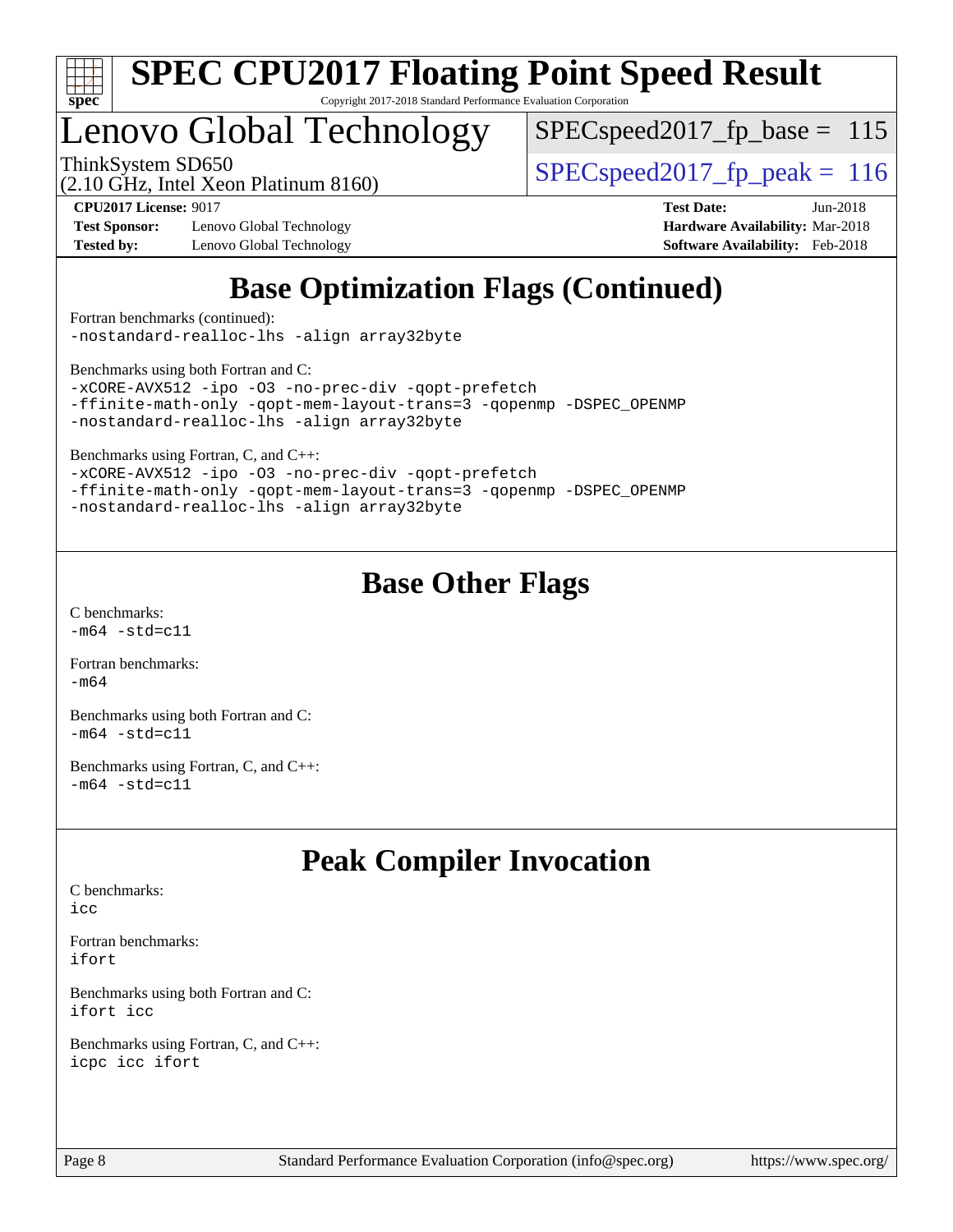

## Lenovo Global Technology

 $SPEC speed2017_fp\_base = 115$ 

(2.10 GHz, Intel Xeon Platinum 8160)

ThinkSystem SD650  $SPEC speed2017$  fp\_peak = 116

**[Test Sponsor:](http://www.spec.org/auto/cpu2017/Docs/result-fields.html#TestSponsor)** Lenovo Global Technology **[Hardware Availability:](http://www.spec.org/auto/cpu2017/Docs/result-fields.html#HardwareAvailability)** Mar-2018 **[Tested by:](http://www.spec.org/auto/cpu2017/Docs/result-fields.html#Testedby)** Lenovo Global Technology **[Software Availability:](http://www.spec.org/auto/cpu2017/Docs/result-fields.html#SoftwareAvailability)** Feb-2018

**[CPU2017 License:](http://www.spec.org/auto/cpu2017/Docs/result-fields.html#CPU2017License)** 9017 **[Test Date:](http://www.spec.org/auto/cpu2017/Docs/result-fields.html#TestDate)** Jun-2018

## **[Peak Portability Flags](http://www.spec.org/auto/cpu2017/Docs/result-fields.html#PeakPortabilityFlags)**

Same as Base Portability Flags

## **[Peak Optimization Flags](http://www.spec.org/auto/cpu2017/Docs/result-fields.html#PeakOptimizationFlags)**

[C benchmarks](http://www.spec.org/auto/cpu2017/Docs/result-fields.html#Cbenchmarks):

 619.lbm\_s: [-prof-gen](http://www.spec.org/cpu2017/results/res2018q2/cpu2017-20180612-07000.flags.html#user_peakPASS1_CFLAGSPASS1_LDFLAGS619_lbm_s_prof_gen_5aa4926d6013ddb2a31985c654b3eb18169fc0c6952a63635c234f711e6e63dd76e94ad52365559451ec499a2cdb89e4dc58ba4c67ef54ca681ffbe1461d6b36)(pass 1) [-prof-use](http://www.spec.org/cpu2017/results/res2018q2/cpu2017-20180612-07000.flags.html#user_peakPASS2_CFLAGSPASS2_LDFLAGS619_lbm_s_prof_use_1a21ceae95f36a2b53c25747139a6c16ca95bd9def2a207b4f0849963b97e94f5260e30a0c64f4bb623698870e679ca08317ef8150905d41bd88c6f78df73f19)(pass 2) [-O2](http://www.spec.org/cpu2017/results/res2018q2/cpu2017-20180612-07000.flags.html#user_peakPASS1_COPTIMIZE619_lbm_s_f-O2) [-xCORE-AVX512](http://www.spec.org/cpu2017/results/res2018q2/cpu2017-20180612-07000.flags.html#user_peakPASS2_COPTIMIZE619_lbm_s_f-xCORE-AVX512) [-qopt-prefetch](http://www.spec.org/cpu2017/results/res2018q2/cpu2017-20180612-07000.flags.html#user_peakPASS1_COPTIMIZEPASS2_COPTIMIZE619_lbm_s_f-qopt-prefetch) [-ipo](http://www.spec.org/cpu2017/results/res2018q2/cpu2017-20180612-07000.flags.html#user_peakPASS2_COPTIMIZE619_lbm_s_f-ipo) [-O3](http://www.spec.org/cpu2017/results/res2018q2/cpu2017-20180612-07000.flags.html#user_peakPASS2_COPTIMIZE619_lbm_s_f-O3) [-ffinite-math-only](http://www.spec.org/cpu2017/results/res2018q2/cpu2017-20180612-07000.flags.html#user_peakPASS1_COPTIMIZEPASS2_COPTIMIZE619_lbm_s_f_finite_math_only_cb91587bd2077682c4b38af759c288ed7c732db004271a9512da14a4f8007909a5f1427ecbf1a0fb78ff2a814402c6114ac565ca162485bbcae155b5e4258871) [-no-prec-div](http://www.spec.org/cpu2017/results/res2018q2/cpu2017-20180612-07000.flags.html#user_peakPASS2_COPTIMIZE619_lbm_s_f-no-prec-div) [-qopt-mem-layout-trans=3](http://www.spec.org/cpu2017/results/res2018q2/cpu2017-20180612-07000.flags.html#user_peakPASS1_COPTIMIZEPASS2_COPTIMIZE619_lbm_s_f-qopt-mem-layout-trans_de80db37974c74b1f0e20d883f0b675c88c3b01e9d123adea9b28688d64333345fb62bc4a798493513fdb68f60282f9a726aa07f478b2f7113531aecce732043) [-DSPEC\\_SUPPRESS\\_OPENMP](http://www.spec.org/cpu2017/results/res2018q2/cpu2017-20180612-07000.flags.html#suite_peakPASS1_COPTIMIZE619_lbm_s_DSPEC_SUPPRESS_OPENMP) [-qopenmp](http://www.spec.org/cpu2017/results/res2018q2/cpu2017-20180612-07000.flags.html#user_peakPASS2_COPTIMIZE619_lbm_s_qopenmp_16be0c44f24f464004c6784a7acb94aca937f053568ce72f94b139a11c7c168634a55f6653758ddd83bcf7b8463e8028bb0b48b77bcddc6b78d5d95bb1df2967) [-DSPEC\\_OPENMP](http://www.spec.org/cpu2017/results/res2018q2/cpu2017-20180612-07000.flags.html#suite_peakPASS2_COPTIMIZE619_lbm_s_DSPEC_OPENMP)

 638.imagick\_s: [-xCORE-AVX512](http://www.spec.org/cpu2017/results/res2018q2/cpu2017-20180612-07000.flags.html#user_peakCOPTIMIZE638_imagick_s_f-xCORE-AVX512) [-ipo](http://www.spec.org/cpu2017/results/res2018q2/cpu2017-20180612-07000.flags.html#user_peakCOPTIMIZE638_imagick_s_f-ipo) [-O3](http://www.spec.org/cpu2017/results/res2018q2/cpu2017-20180612-07000.flags.html#user_peakCOPTIMIZE638_imagick_s_f-O3) [-no-prec-div](http://www.spec.org/cpu2017/results/res2018q2/cpu2017-20180612-07000.flags.html#user_peakCOPTIMIZE638_imagick_s_f-no-prec-div) [-qopt-prefetch](http://www.spec.org/cpu2017/results/res2018q2/cpu2017-20180612-07000.flags.html#user_peakCOPTIMIZE638_imagick_s_f-qopt-prefetch) [-ffinite-math-only](http://www.spec.org/cpu2017/results/res2018q2/cpu2017-20180612-07000.flags.html#user_peakCOPTIMIZE638_imagick_s_f_finite_math_only_cb91587bd2077682c4b38af759c288ed7c732db004271a9512da14a4f8007909a5f1427ecbf1a0fb78ff2a814402c6114ac565ca162485bbcae155b5e4258871) [-qopt-mem-layout-trans=3](http://www.spec.org/cpu2017/results/res2018q2/cpu2017-20180612-07000.flags.html#user_peakCOPTIMIZE638_imagick_s_f-qopt-mem-layout-trans_de80db37974c74b1f0e20d883f0b675c88c3b01e9d123adea9b28688d64333345fb62bc4a798493513fdb68f60282f9a726aa07f478b2f7113531aecce732043) [-qopenmp](http://www.spec.org/cpu2017/results/res2018q2/cpu2017-20180612-07000.flags.html#user_peakCOPTIMIZE638_imagick_s_qopenmp_16be0c44f24f464004c6784a7acb94aca937f053568ce72f94b139a11c7c168634a55f6653758ddd83bcf7b8463e8028bb0b48b77bcddc6b78d5d95bb1df2967) [-DSPEC\\_OPENMP](http://www.spec.org/cpu2017/results/res2018q2/cpu2017-20180612-07000.flags.html#suite_peakCOPTIMIZE638_imagick_s_DSPEC_OPENMP)

644.nab\_s: Same as 638.imagick\_s

[Fortran benchmarks](http://www.spec.org/auto/cpu2017/Docs/result-fields.html#Fortranbenchmarks): [-prof-gen](http://www.spec.org/cpu2017/results/res2018q2/cpu2017-20180612-07000.flags.html#user_FCpeak_prof_gen_5aa4926d6013ddb2a31985c654b3eb18169fc0c6952a63635c234f711e6e63dd76e94ad52365559451ec499a2cdb89e4dc58ba4c67ef54ca681ffbe1461d6b36)(pass 1) [-prof-use](http://www.spec.org/cpu2017/results/res2018q2/cpu2017-20180612-07000.flags.html#user_FCpeak_prof_use_1a21ceae95f36a2b53c25747139a6c16ca95bd9def2a207b4f0849963b97e94f5260e30a0c64f4bb623698870e679ca08317ef8150905d41bd88c6f78df73f19)(pass 2) [-DSPEC\\_SUPPRESS\\_OPENMP](http://www.spec.org/cpu2017/results/res2018q2/cpu2017-20180612-07000.flags.html#suite_FCpeak_DSPEC_SUPPRESS_OPENMP) [-DSPEC\\_OPENMP](http://www.spec.org/cpu2017/results/res2018q2/cpu2017-20180612-07000.flags.html#suite_FCpeak_DSPEC_OPENMP) [-O2](http://www.spec.org/cpu2017/results/res2018q2/cpu2017-20180612-07000.flags.html#user_FCpeak_f-O2) [-xCORE-AVX512](http://www.spec.org/cpu2017/results/res2018q2/cpu2017-20180612-07000.flags.html#user_FCpeak_f-xCORE-AVX512) [-qopt-prefetch](http://www.spec.org/cpu2017/results/res2018q2/cpu2017-20180612-07000.flags.html#user_FCpeak_f-qopt-prefetch) [-ipo](http://www.spec.org/cpu2017/results/res2018q2/cpu2017-20180612-07000.flags.html#user_FCpeak_f-ipo) [-O3](http://www.spec.org/cpu2017/results/res2018q2/cpu2017-20180612-07000.flags.html#user_FCpeak_f-O3) [-ffinite-math-only](http://www.spec.org/cpu2017/results/res2018q2/cpu2017-20180612-07000.flags.html#user_FCpeak_f_finite_math_only_cb91587bd2077682c4b38af759c288ed7c732db004271a9512da14a4f8007909a5f1427ecbf1a0fb78ff2a814402c6114ac565ca162485bbcae155b5e4258871) [-no-prec-div](http://www.spec.org/cpu2017/results/res2018q2/cpu2017-20180612-07000.flags.html#user_FCpeak_f-no-prec-div) [-qopt-mem-layout-trans=3](http://www.spec.org/cpu2017/results/res2018q2/cpu2017-20180612-07000.flags.html#user_FCpeak_f-qopt-mem-layout-trans_de80db37974c74b1f0e20d883f0b675c88c3b01e9d123adea9b28688d64333345fb62bc4a798493513fdb68f60282f9a726aa07f478b2f7113531aecce732043) [-qopenmp](http://www.spec.org/cpu2017/results/res2018q2/cpu2017-20180612-07000.flags.html#user_FCpeak_qopenmp_16be0c44f24f464004c6784a7acb94aca937f053568ce72f94b139a11c7c168634a55f6653758ddd83bcf7b8463e8028bb0b48b77bcddc6b78d5d95bb1df2967) [-nostandard-realloc-lhs](http://www.spec.org/cpu2017/results/res2018q2/cpu2017-20180612-07000.flags.html#user_FCpeak_f_2003_std_realloc_82b4557e90729c0f113870c07e44d33d6f5a304b4f63d4c15d2d0f1fab99f5daaed73bdb9275d9ae411527f28b936061aa8b9c8f2d63842963b95c9dd6426b8a) [-align array32byte](http://www.spec.org/cpu2017/results/res2018q2/cpu2017-20180612-07000.flags.html#user_FCpeak_align_array32byte_b982fe038af199962ba9a80c053b8342c548c85b40b8e86eb3cc33dee0d7986a4af373ac2d51c3f7cf710a18d62fdce2948f201cd044323541f22fc0fffc51b6)

[Benchmarks using both Fortran and C](http://www.spec.org/auto/cpu2017/Docs/result-fields.html#BenchmarksusingbothFortranandC):

 621.wrf\_s: [-prof-gen](http://www.spec.org/cpu2017/results/res2018q2/cpu2017-20180612-07000.flags.html#user_peakPASS1_CFLAGSPASS1_FFLAGSPASS1_LDFLAGS621_wrf_s_prof_gen_5aa4926d6013ddb2a31985c654b3eb18169fc0c6952a63635c234f711e6e63dd76e94ad52365559451ec499a2cdb89e4dc58ba4c67ef54ca681ffbe1461d6b36)(pass 1) [-prof-use](http://www.spec.org/cpu2017/results/res2018q2/cpu2017-20180612-07000.flags.html#user_peakPASS2_CFLAGSPASS2_FFLAGSPASS2_LDFLAGS621_wrf_s_prof_use_1a21ceae95f36a2b53c25747139a6c16ca95bd9def2a207b4f0849963b97e94f5260e30a0c64f4bb623698870e679ca08317ef8150905d41bd88c6f78df73f19)(pass 2) [-O2](http://www.spec.org/cpu2017/results/res2018q2/cpu2017-20180612-07000.flags.html#user_peakPASS1_COPTIMIZEPASS1_FOPTIMIZE621_wrf_s_f-O2) [-xCORE-AVX512](http://www.spec.org/cpu2017/results/res2018q2/cpu2017-20180612-07000.flags.html#user_peakPASS2_COPTIMIZEPASS2_FOPTIMIZE621_wrf_s_f-xCORE-AVX512) [-qopt-prefetch](http://www.spec.org/cpu2017/results/res2018q2/cpu2017-20180612-07000.flags.html#user_peakPASS1_COPTIMIZEPASS1_FOPTIMIZEPASS2_COPTIMIZEPASS2_FOPTIMIZE621_wrf_s_f-qopt-prefetch) [-ipo](http://www.spec.org/cpu2017/results/res2018q2/cpu2017-20180612-07000.flags.html#user_peakPASS2_COPTIMIZEPASS2_FOPTIMIZE621_wrf_s_f-ipo) [-O3](http://www.spec.org/cpu2017/results/res2018q2/cpu2017-20180612-07000.flags.html#user_peakPASS2_COPTIMIZEPASS2_FOPTIMIZE621_wrf_s_f-O3) [-ffinite-math-only](http://www.spec.org/cpu2017/results/res2018q2/cpu2017-20180612-07000.flags.html#user_peakPASS1_COPTIMIZEPASS1_FOPTIMIZEPASS2_COPTIMIZEPASS2_FOPTIMIZE621_wrf_s_f_finite_math_only_cb91587bd2077682c4b38af759c288ed7c732db004271a9512da14a4f8007909a5f1427ecbf1a0fb78ff2a814402c6114ac565ca162485bbcae155b5e4258871) [-no-prec-div](http://www.spec.org/cpu2017/results/res2018q2/cpu2017-20180612-07000.flags.html#user_peakPASS2_COPTIMIZEPASS2_FOPTIMIZE621_wrf_s_f-no-prec-div) [-qopt-mem-layout-trans=3](http://www.spec.org/cpu2017/results/res2018q2/cpu2017-20180612-07000.flags.html#user_peakPASS1_COPTIMIZEPASS1_FOPTIMIZEPASS2_COPTIMIZEPASS2_FOPTIMIZE621_wrf_s_f-qopt-mem-layout-trans_de80db37974c74b1f0e20d883f0b675c88c3b01e9d123adea9b28688d64333345fb62bc4a798493513fdb68f60282f9a726aa07f478b2f7113531aecce732043) [-DSPEC\\_SUPPRESS\\_OPENMP](http://www.spec.org/cpu2017/results/res2018q2/cpu2017-20180612-07000.flags.html#suite_peakPASS1_COPTIMIZEPASS1_FOPTIMIZE621_wrf_s_DSPEC_SUPPRESS_OPENMP) [-qopenmp](http://www.spec.org/cpu2017/results/res2018q2/cpu2017-20180612-07000.flags.html#user_peakPASS2_COPTIMIZEPASS2_FOPTIMIZE621_wrf_s_qopenmp_16be0c44f24f464004c6784a7acb94aca937f053568ce72f94b139a11c7c168634a55f6653758ddd83bcf7b8463e8028bb0b48b77bcddc6b78d5d95bb1df2967) [-DSPEC\\_OPENMP](http://www.spec.org/cpu2017/results/res2018q2/cpu2017-20180612-07000.flags.html#suite_peakPASS2_COPTIMIZEPASS2_FOPTIMIZE621_wrf_s_DSPEC_OPENMP) [-nostandard-realloc-lhs](http://www.spec.org/cpu2017/results/res2018q2/cpu2017-20180612-07000.flags.html#user_peakEXTRA_FOPTIMIZE621_wrf_s_f_2003_std_realloc_82b4557e90729c0f113870c07e44d33d6f5a304b4f63d4c15d2d0f1fab99f5daaed73bdb9275d9ae411527f28b936061aa8b9c8f2d63842963b95c9dd6426b8a) [-align array32byte](http://www.spec.org/cpu2017/results/res2018q2/cpu2017-20180612-07000.flags.html#user_peakEXTRA_FOPTIMIZE621_wrf_s_align_array32byte_b982fe038af199962ba9a80c053b8342c548c85b40b8e86eb3cc33dee0d7986a4af373ac2d51c3f7cf710a18d62fdce2948f201cd044323541f22fc0fffc51b6)

 627.cam4\_s: [-xCORE-AVX512](http://www.spec.org/cpu2017/results/res2018q2/cpu2017-20180612-07000.flags.html#user_peakCOPTIMIZEFOPTIMIZE627_cam4_s_f-xCORE-AVX512) [-ipo](http://www.spec.org/cpu2017/results/res2018q2/cpu2017-20180612-07000.flags.html#user_peakCOPTIMIZEFOPTIMIZE627_cam4_s_f-ipo) [-O3](http://www.spec.org/cpu2017/results/res2018q2/cpu2017-20180612-07000.flags.html#user_peakCOPTIMIZEFOPTIMIZE627_cam4_s_f-O3) [-no-prec-div](http://www.spec.org/cpu2017/results/res2018q2/cpu2017-20180612-07000.flags.html#user_peakCOPTIMIZEFOPTIMIZE627_cam4_s_f-no-prec-div) [-qopt-prefetch](http://www.spec.org/cpu2017/results/res2018q2/cpu2017-20180612-07000.flags.html#user_peakCOPTIMIZEFOPTIMIZE627_cam4_s_f-qopt-prefetch) [-ffinite-math-only](http://www.spec.org/cpu2017/results/res2018q2/cpu2017-20180612-07000.flags.html#user_peakCOPTIMIZEFOPTIMIZE627_cam4_s_f_finite_math_only_cb91587bd2077682c4b38af759c288ed7c732db004271a9512da14a4f8007909a5f1427ecbf1a0fb78ff2a814402c6114ac565ca162485bbcae155b5e4258871) [-qopt-mem-layout-trans=3](http://www.spec.org/cpu2017/results/res2018q2/cpu2017-20180612-07000.flags.html#user_peakCOPTIMIZEFOPTIMIZE627_cam4_s_f-qopt-mem-layout-trans_de80db37974c74b1f0e20d883f0b675c88c3b01e9d123adea9b28688d64333345fb62bc4a798493513fdb68f60282f9a726aa07f478b2f7113531aecce732043) [-qopenmp](http://www.spec.org/cpu2017/results/res2018q2/cpu2017-20180612-07000.flags.html#user_peakCOPTIMIZEFOPTIMIZE627_cam4_s_qopenmp_16be0c44f24f464004c6784a7acb94aca937f053568ce72f94b139a11c7c168634a55f6653758ddd83bcf7b8463e8028bb0b48b77bcddc6b78d5d95bb1df2967) [-DSPEC\\_OPENMP](http://www.spec.org/cpu2017/results/res2018q2/cpu2017-20180612-07000.flags.html#suite_peakCOPTIMIZEFOPTIMIZE627_cam4_s_DSPEC_OPENMP) [-nostandard-realloc-lhs](http://www.spec.org/cpu2017/results/res2018q2/cpu2017-20180612-07000.flags.html#user_peakEXTRA_FOPTIMIZE627_cam4_s_f_2003_std_realloc_82b4557e90729c0f113870c07e44d33d6f5a304b4f63d4c15d2d0f1fab99f5daaed73bdb9275d9ae411527f28b936061aa8b9c8f2d63842963b95c9dd6426b8a) [-align array32byte](http://www.spec.org/cpu2017/results/res2018q2/cpu2017-20180612-07000.flags.html#user_peakEXTRA_FOPTIMIZE627_cam4_s_align_array32byte_b982fe038af199962ba9a80c053b8342c548c85b40b8e86eb3cc33dee0d7986a4af373ac2d51c3f7cf710a18d62fdce2948f201cd044323541f22fc0fffc51b6)

628.pop2\_s: Same as 621.wrf\_s

```
Benchmarks using Fortran, C, and C++: 
-prof-gen(pass 1) -prof-use(pass 2) -O2 -xCORE-AVX512 -qopt-prefetch
-ipo -O3 -ffinite-math-only -no-prec-div -qopt-mem-layout-trans=3
-DSPEC_SUPPRESS_OPENMP -qopenmp -DSPEC_OPENMP -nostandard-realloc-lhs
-align array32byte
```